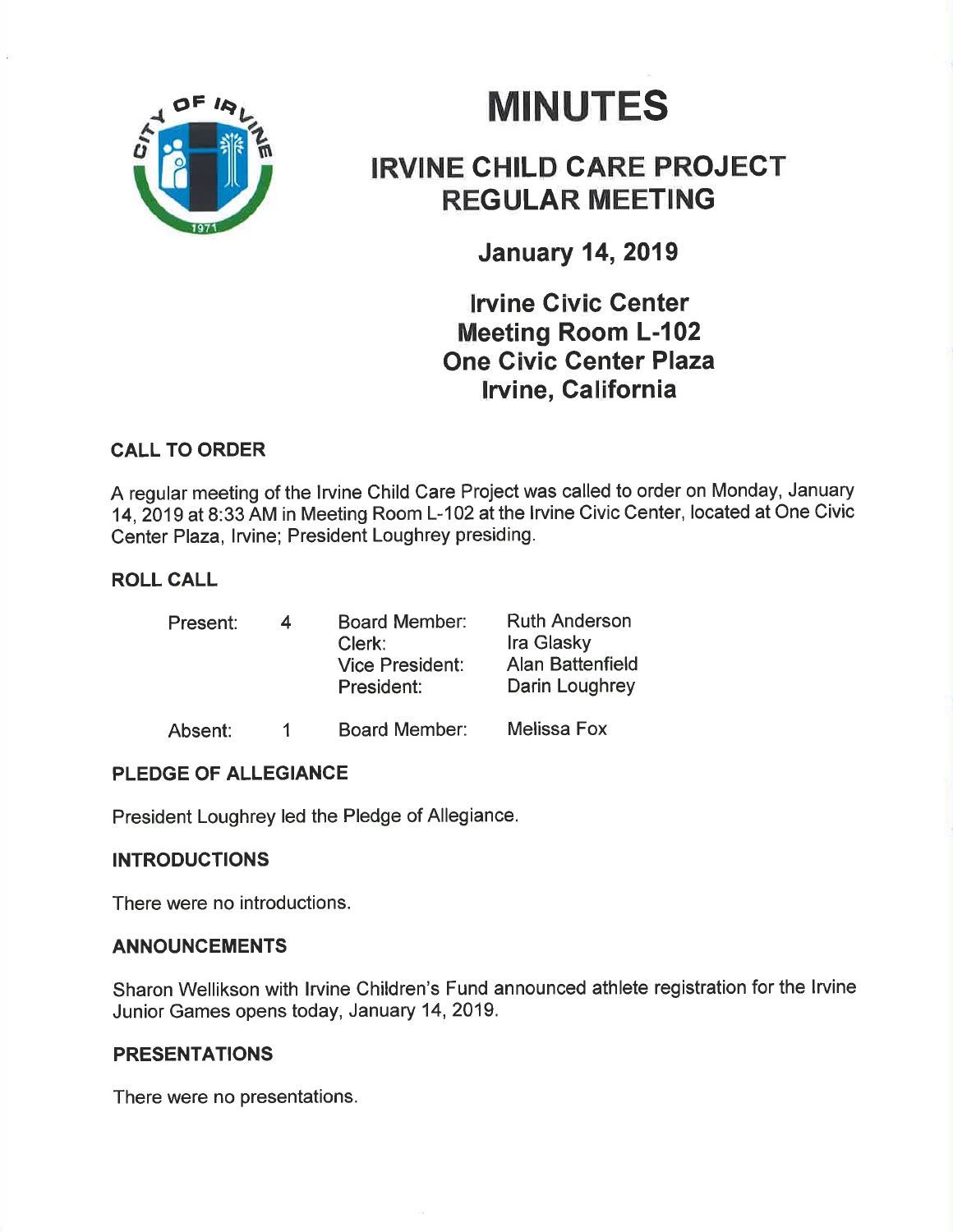# ADDITIONS AND DELETIONS TO THE AGENDA

There were no additions or deletions to the agenda

#### PUBLIC COMMENTS

Lindsay Cullen, on behalf of Rick Porter, President of the Board, Rainbow Rising lnc., requested that the Board consider allowing the ICCP providers to be involved in these aspects of the continued development of the quality assessment process: evaluating any changes in the process, reviewing the purpose, goals and mission of the process, and evaluating criteria that providers are to be assessed on as well as involvement in the selection of the ICCP Quality Assessment Consultant.

#### CONSENT CALENDAR

Moved by Board Member Anderson and seconded by Board Member Glasky to approve Consent Calendar items 1 through 11.

Ayes: 4 Anderson, Battenfield, Glasky, Loughrey

Absent: 1 Fox

#### 1. APPROVAL OF IRVINE CHILD CARE PROJECT (ICGP) MINUTES

AGTION: Approved minutes of the lrvine Child Care Project regular meeting of November 5,2018.

#### 2. WARRANT REQUEST - CHILD DEVELOPMENT CENTERS, INC.

ACTION: Approved payment of \$39,394.68 to Child Development Centers, Inc. for child care development services for November 1-30, 2018.

#### 3. WARRANT REQUESTS - IRVINE CHILDREN'S FUND (ICF) SCHOLARSHIPS

AGTION: Approved payments for warrants totaling the amount of \$10,269.91 for ICF Scholarships during the month of November 2018.

- $\bullet$  \$8,139.41 to Rainbow Rising
- . \$1 ,047.50 to Kids Stuff
- . \$1,083.00 to Child Development Centers, Inc
- **S** 0.00 to Creekers Club<br> **S** 0.00 to Dolphin Club
- 0.00 to Dolphin Club

# 4. WARRANT REQUEST - CITY OF IRVINE

ACTION: Approved payment of \$33,588.71 to the City of lrvine for Program Administration, Grant Administration, and Supplies for the month of November 2018.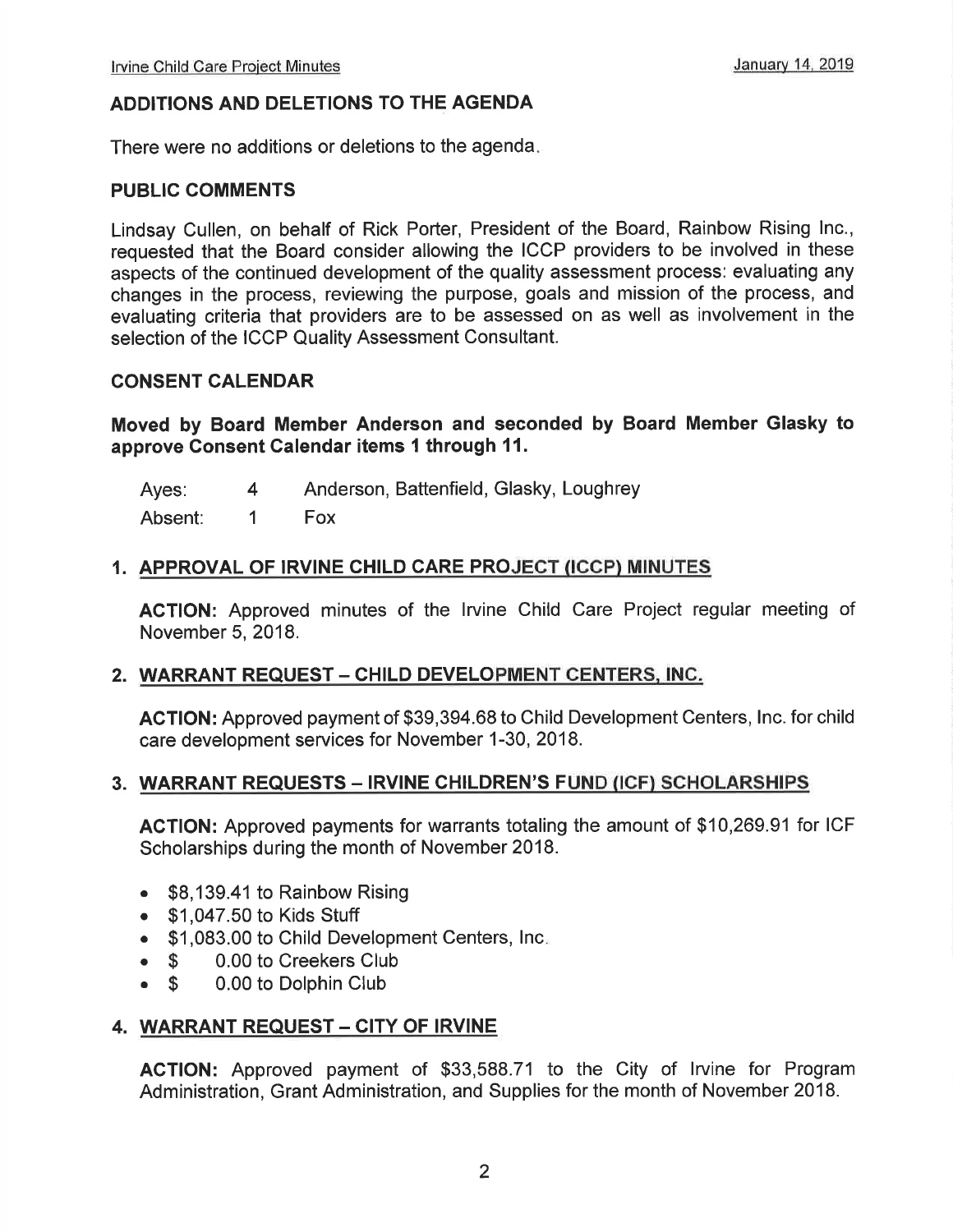- \$32,558.71 for Program Administration
- \$ 1,030.00 for Grant Administration<br>• \$ 0.00 for Supplies
- 0.00 for Supplies

# 5. WARRANT REQUEST - IRVINE UNIFIED SCHOOL DISTRICT (IUSD)

ACTION: Approved payment of \$61 ,236.51 for Facilities and Financial Support Services, Utilities, Custodial Services, Custodial Equipment Amortization and payment for sale of IUSD-owned portables to ICCP for the month of November 2018.

- \$36,459.34 for Custodial Services
- \$ 675.00 for Custodial Equip Amortization
- . \$10,589.42 for Payment of Portable Purchase
- $\bullet$  \$ 7,262.75 for Utilities
- \$ 6,250.00 for Facilities & Financial Support

# 6. ICCP PAYMENTS FOR DECEMBER 2OI8

ACTION: Reviewed and approved December 2018 payments

# 7. IRVINE CHILD CARE PROJECT (ICCP) EXPENSES PAID BY IRVINE UNIFIED SCHOOL DISTRICT (IUSDI

AGTION: Reviewed and accepted invoices in the total amount of \$11,043.42 paid by IUSD on behalf of ICCP.

# 8. DEPOSIT OF STATE GRANT APPORTIONMENT

ACTION: Authorized the deposit of grant funds from the State Department of Education into the appropriate account as follows:

- $\bullet$  \$27,218.00 01-005-50100-8290
- $\bullet$  \$12,512.00 01-005-50100-8290
- $\bullet$  \$81,922.00 01-005-50100-8590

# 9. DEPOSIT OF SCHOLARSHIP FUNDS FROM IRVINE CHILDREN'S FUND (ICF)

AGTION: Authorize the deposit of funds from ICF into the appropriate account as follows:

- $\bullet$  \$ 635.00 01-005-712-00-8699
- $\bullet$  \$ 10,021.50 01-005-712-00-8689

# 10. PROGRAM ASSESSMENT REVIEW COMMITTEE (PARC) VISITS

AGTION: Approved lease renewal for Greentree Rainbow Rising, Meadow Park Rainbow Rising, Portola Springs Rainbow Rising, and Westpark Rainbow Rising.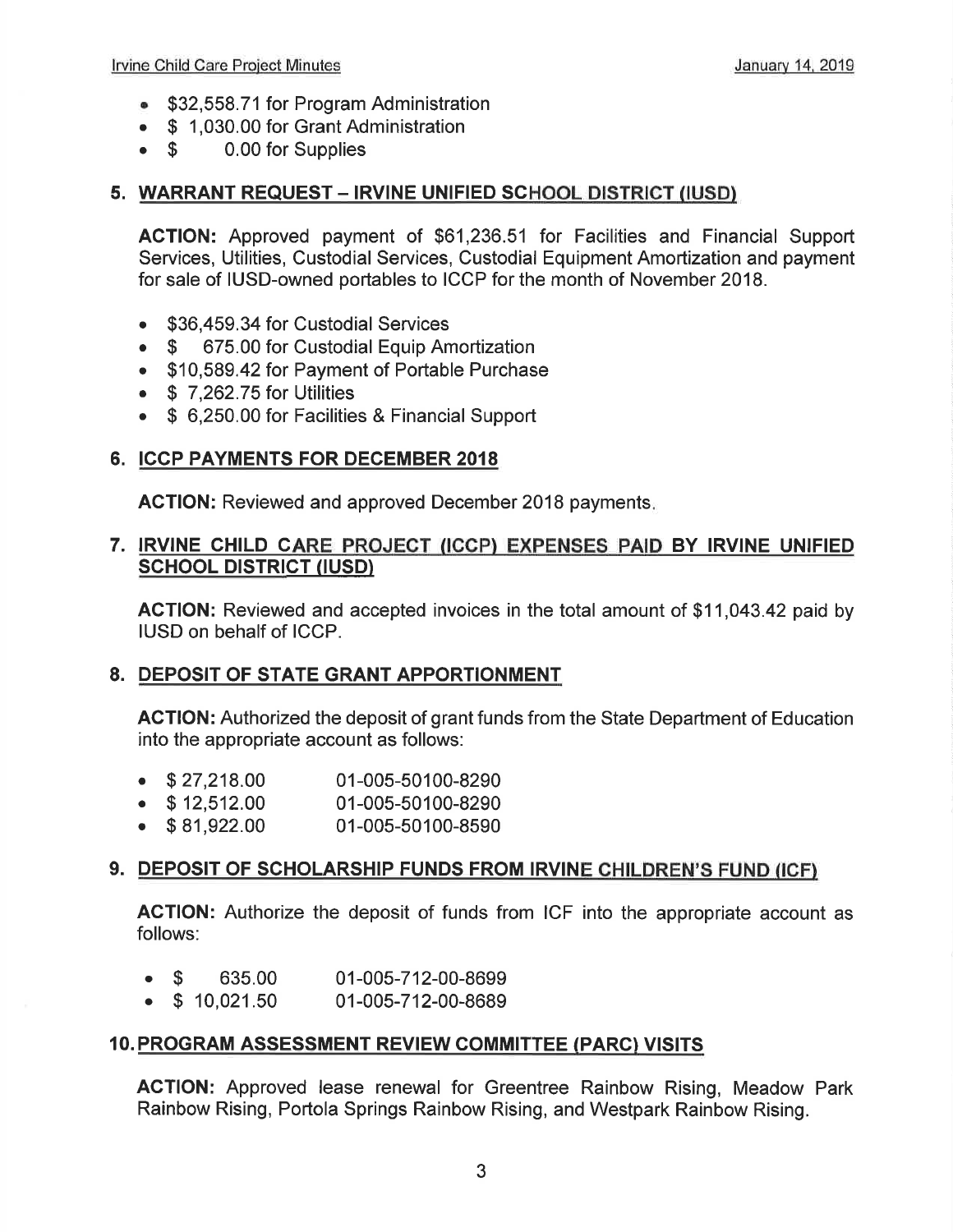# 11. CALIFORNIA DEPARTMENT OF EDUCATION GENERAL CHILD CARE AND DEVELOPMENT PROGRAM GRANT FUNDING FY 20I8.19 AMENDMENT 01

ACTION: Submitted for the Board's information

#### BOARD BUSINESS

# 1. FISCAL YEAR 20I7.18 FINANCIAL YEAR.END AUDIT

John Fogarty, Irvine Unified School District (IUSD) Assistant Superintendent/Chief Financial Officer, presented the item and thanked IUSD staff member Becky Myers for her contributions to a successful audit.

Discussion included: No findings in the audit.

# 2. IRVINE CHILD CARE PROJECT (ICCP) PURCHASE OF CHILD CARE PORTABLES

Assistant Superintendent/Chief Financial Officer John Fogarty presented the item.

Discussion included: Rising material and other construction costs due to outside economic factors.

ACTION: Moved by Board Member Anderson and seconded by Board Member Glasky to approve the plan to spend up to \$425,000 for the purchase and installation of new child care portables to be placed at Loma Ridge Elementary to open August 2019.

Ayes: 4 Anderson, Battenfield, Glasky, Loughrey

Absent: 1 Fox

# 3. IRVINE CHILD CARE PROJECT (ICCP) APPOINTMENT PROCEDURE FOR PROVIDER SELECTION AT LOMA RIDGE

Community Services Supervisor Traci Stubbler presented the item

Discussion included:Anticipated licensed capacity, construction schedule, and provider selection timeline

# 4. IRVINE CHILD CARE PROJECT (ICCP} TECHNOLOGY UPDATE

Supervisor Stubbler presented the item

Discussion included: Several ICCP providers were present and expressed gratitude and satisfaction with the IUSD technology team.